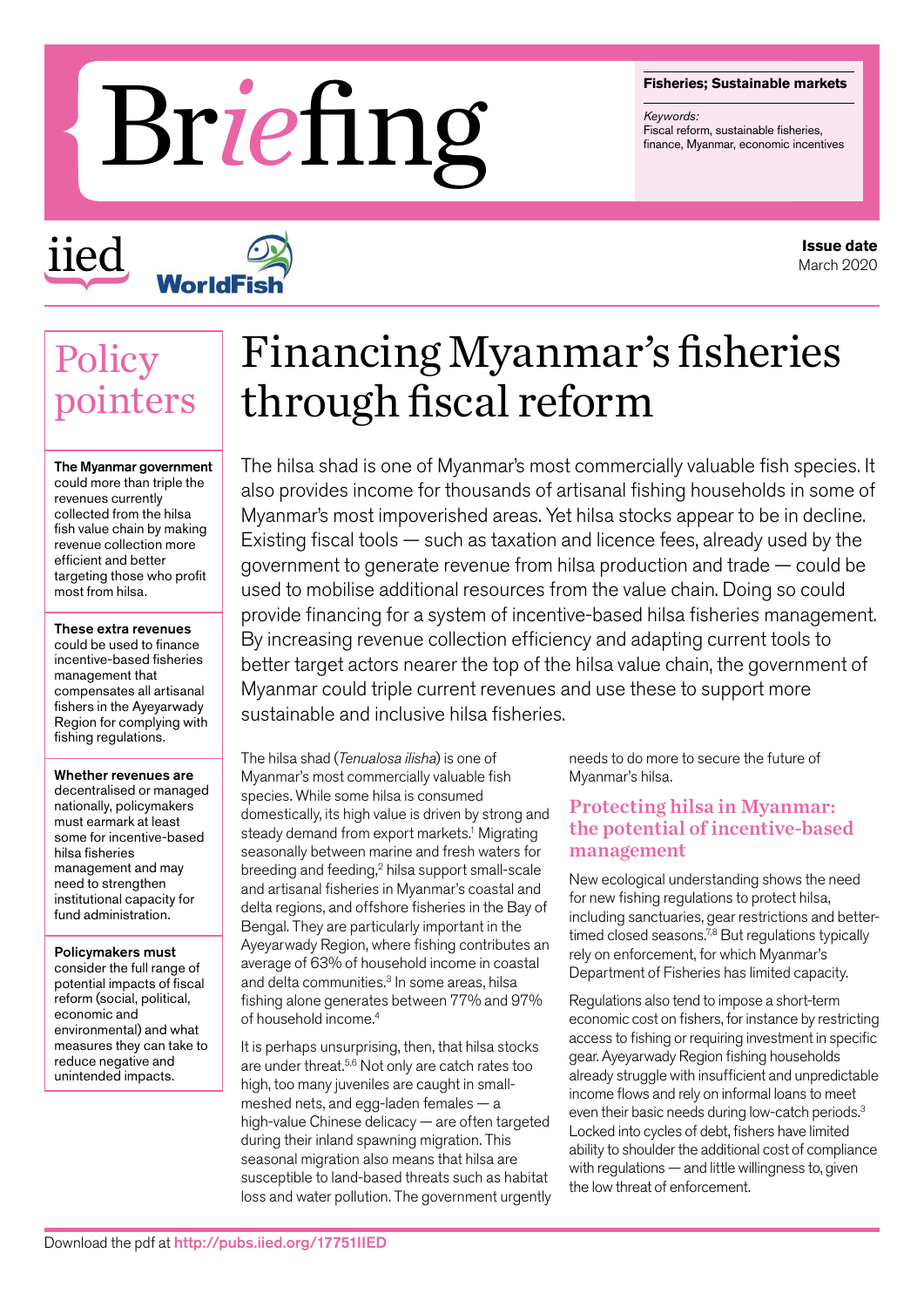One promising solution to these kinds of challenges is incentive-based management, wherein governments provide monetary or in-kind compensation to fishers to reduce or offset the

### *Its economic value would make investment in the hilsa fishery a good business decision for the government*

short-term costs of compliance with regulations.<sup>9</sup> By strengthening individual or collective motivations for compliance, incentivebased management reduces the need for top-down enforcement.

Although this type of approach does require a sustainable source of finance, these resources can be mobilised by reforming fiscal policy — that is adapting government tools for revenue collection (eg taxes, fees and charges) and spending (eg grants and conditional transfers).<sup>10,11</sup>

This briefing outlines the potential for the Myanmar government to finance incentive-based fisheries management through fiscal reform. It is based on a diagnostic study,<sup>12</sup> conducted as part of a wider IIED-led research project, Darwin-Hilsa<sup>MM</sup>,<sup>13</sup> which draws on literature review, interviews and focus group discussions with individuals involved in Myanmar's hilsa production and trade.

The study characterised the actors in Myanmar's hilsa value chain and assessed information on how (and how effectively) the government currently raises revenue from these actors. Through this analysis we identified opportunities to generate additional finance by improving collection efficiency and better targeting those who profit most from hilsa.

Not only would the fiscal reforms outlined help Myanmar's Department of Fisheries (DoF) to fulfil its mandate for sustainable hilsa fisheries management, they could also contribute to Myanmar's poverty alleviation objectives. And the economic value of the hilsa fishery would make investment in the hilsa fishery a good business decision for the government.

The figures set out in this briefing illustrate the revenue potential of fiscal reform in Myanmar and aim to stimulate discussion; they should not be considered definitive.

#### Triple revenues by adapting existing policy

Introducing new tools can be a lengthy process requiring new laws, so we focused on opportunities to adapt existing revenue collection tools. The DoF, Ministry of Planning, Finance and Industry (MoPFI) and other government bodies use a range of fiscal tools to collect revenues from actors involved in Myanmar's hilsa value chain (Box 1).

We estimate that more efficient revenue collection and better targeting of fees and taxes could generate US\$91 million annually — more than 3.5 times our estimate of current revenues. Based on the transaction and administration costs of an incentive scheme for hilsa fishing households in nearby Bangladesh (between US\$1.40 and US\$88 per household per year), these additional revenues would be enough to provide incentives to all artisanal fishers across the Ayeyarwady Region, including those who are currently not registered.

#### Improving revenue collection efficiency

We estimate that fiscal tools currently raise US\$25.6 million a year from the hilsa value chain, but our calculations also indicate that revenue collection efficiency could be improved across many of these tools, more than doubling the total to US\$56.9 million. For example, while 63,000 artisanal fishers pay annual registration and licence fees to the DoF, the same number again are thought to be operating without paying fees. While it may not be appropriate or possible to charge every artisanal fisher these fees — as for some fishing is only one of many incomegenerating activities — raising revenue collection efficiency by just 50% could generate an additional US\$220,500 every year for the DoF.

Similarly, while 3,172 offshore vessels were licensed to fish in Myanmar in 2017/18, paying an estimated US\$1.3 million in fees to the DoF and the Port Authority, we estimate that another 1,586 vessels operate without paying any fees. If fees were collected from each of these vessels, the annual total generated could be increased to US\$2 million.

All traders, wholesalers and exporters are required to pay the DoF, per unit volume of fish, for their annual licence to operate. Given evidence of illegal transhipments and unreported harvests in Myanmar, we estimate that, on top of the volumes of hilsa officially traded, 50% more goes unreported. Based on typical fees and average volumes of fish reportedly traded by each actor, the DoF could therefore be collecting a total of US\$26,022 per year — 1.5 times more than our estimate of current revenues.

Companies are also required to pay corporate income tax (CIT), but experts involved in this research suggested that some take advantage of tax loopholes, which they estimate could result in a 35% revenue loss. Experts also estimated that up to half of all township traders avoid registering as companies altogether. If all corporate actors involved in the hilsa value chain were to pay the official tax rate on their profits from hilsa, it could generate US\$53.4 million per year for the MoPFI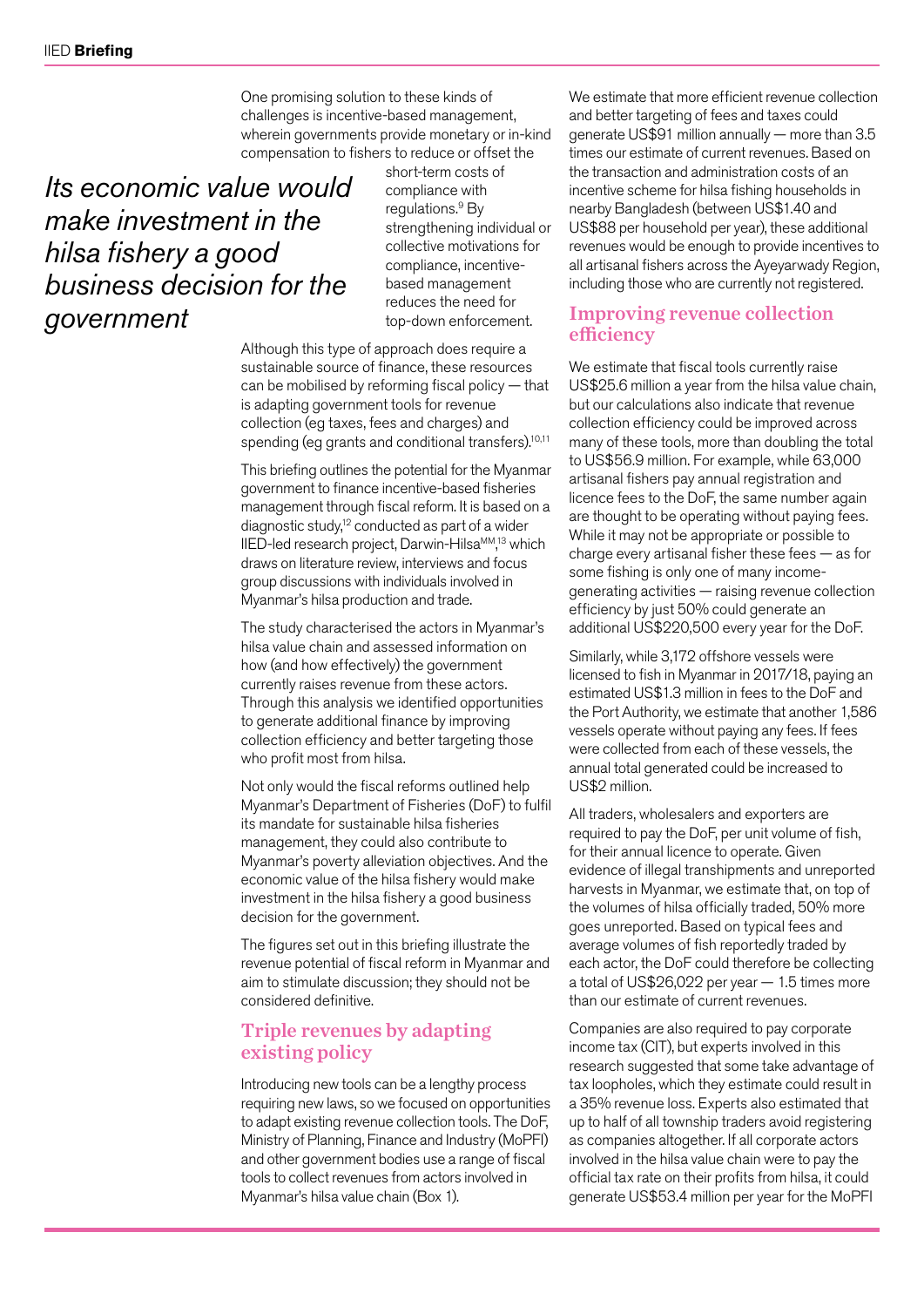— more than double our estimate of current levels.

#### Raising revenues through better targeting

The total annual licence fees and other charges that hilsa value chain actors are required to pay represent 0.02% or less of typical annual profits from hilsa for exporters, wholesalers and traders; 0.20% for artisanal fishers; and 1.26% for offshore fishers. These amounts do not reflect the variation in profits, which range from US\$3,728 (artisanal fishers) up to US\$5.8 million (export companies) (see Figure 1). This means that although export companies typically make annual profits from hilsa that are three orders of magnitude higher than those made by artisanal fishers, their total fees are proportionally smaller. And while the annual profits of a wholesaler are typically nearly 50 times those of a village trader, the proportions of their profits spent on fees are almost equal.

Similarly, CIT is set at the same rate for all companies in Myanmar  $(25\%)$ ,<sup>14</sup> regardless of their relative profits. The only difference is for exporters — the highest earners from hilsa who are required to pay a 2% advanced income tax on the assessed value of goods, which is offset against CIT due at the end of the year.

Not only should these fees and taxes be distributed more equitably across the value chain (ie, to better target those actors with greater ability to pay), it is clear from our value chain analysis that more revenues could be collected

#### Box 1. Fiscal tools used to collect revenues from the hilsa value chain in Myanmar

The Department of Fisheries (Ministry of Agriculture, Livestock and Irrigation) collects:

- Fees from artisanal fishers for fisher registration (ID card) and boat, engine and fishing gear licences
- Fees from offshore vessels for licence to fish, and
- Fees from village and township traders, wholesalers and exporters for licence to trade fish, per unit volume of fish.

The Ministry of Planning, Finance and Industry collects:

- Corporate income tax (CIT) from companies (township traders, wholesalers, exporters and offshore fishers) at a flat rate of 25%, and
- Advanced income tax (2%) from export companies, which is offset against CIT at the end of the year.

The Ministry of Commerce collects fees from businesses for registration as a company authorised to engage in international trade.

Yangon City Development Committee collects fees from traders and exporters for use of market spaces and processing facilities.

from actors nearer the top of the chain without affecting their business models. For instance, our analysis indicated that actors could tolerate licence fees and other charges being raised to make up 1% of annual hilsa profits for village traders and progressively higher amounts throughout the value chain, up to 7% of annual profits for exporters. These changes could generate a total of US\$451,970 per year for the DoF and other government bodies. Similarly, a